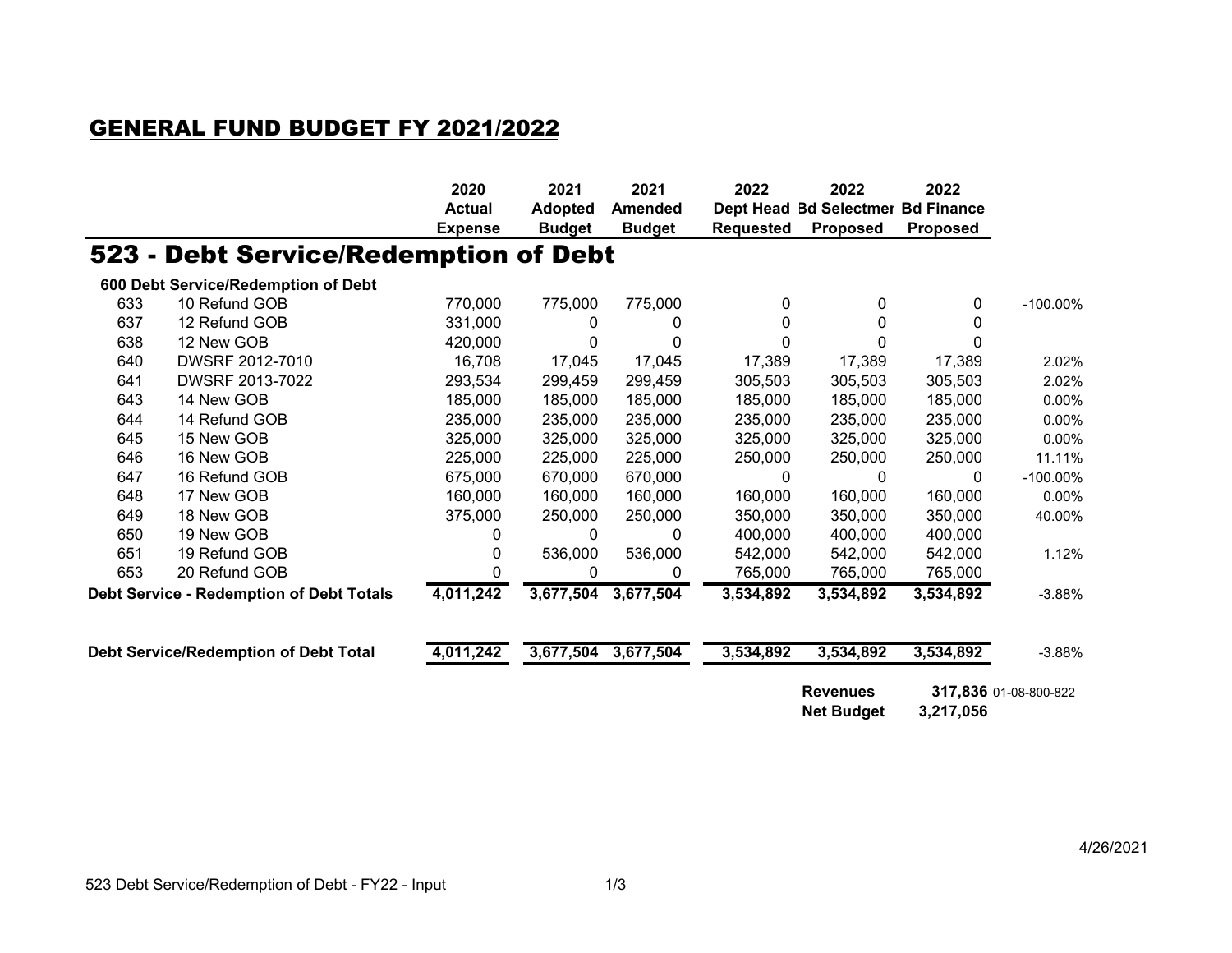## **Department Total 3,534,892**

## TOWN OF EAST LYME

**Dept No. <sup>523</sup> Budget Input Dept NameRedemption of Debt 26-Apr-21**

## **FY 2021/2022**<br>Budget Input

| Acct. | <b>Account</b><br><b>Description</b> | 21/22<br><b>Budget</b> | <b>Supporting Description of Activity</b>                                                                                                                                                                                                                                                                                                                                                                                                                                                                                                      |  |  |  |  |
|-------|--------------------------------------|------------------------|------------------------------------------------------------------------------------------------------------------------------------------------------------------------------------------------------------------------------------------------------------------------------------------------------------------------------------------------------------------------------------------------------------------------------------------------------------------------------------------------------------------------------------------------|--|--|--|--|
|       | 600 Debt Service - Redemption        |                        |                                                                                                                                                                                                                                                                                                                                                                                                                                                                                                                                                |  |  |  |  |
| 633   | 10 Refund GOB                        | 0                      | Principal payments for refunding issue of 2010 for the following projects: (1) ELMA \$10.5M, (2) Open Space<br>\$1M and (3) Pine Grove Sewer \$2.5M. Final maturity 2026.                                                                                                                                                                                                                                                                                                                                                                      |  |  |  |  |
| 637   | 12 Refund GOB                        |                        | Interest payment for GOB refunding of 2007 and 2009 issues. Open Space/Radio Upgrade 07 & 09<br>\$1,295,000, School Renovations 07 \$1,693,000 and Pine Grove Sewer 07 \$580,000. Final maturities 2028 &<br>2030. Refunded 2019.                                                                                                                                                                                                                                                                                                              |  |  |  |  |
| 638   | 12 New GOB                           |                        | Interest payments for GOB issue of July 26, 2012 for the following projects: (1) \$2.585M Various Projects CIP<br>as follows: \$1,285M Road and Sidewalk Improvements, \$140K Street lights for Main and Hope Streets, \$350K<br>McCooks/Vets Park Restrooms, \$250K ELHS Culinary Arts Lab, \$150K ELHS Music Wing Repair, \$50K ELHS<br>Baseball Field Repairs, \$300K LBH Learn Wing Roof and \$60K Issuance Costs (2) \$4.325M Darrow Pond Land<br>Acquisition and (3) \$740K Main Street Acquisition. Final maturity 2033. Refunded 2019. |  |  |  |  |
| 640   | DWSRF 2012-7010                      | 17,389                 | Principal payments for State of CT Drinking Water State Revolving Fund for the Engineering Design Work<br>related to the Regional Water Interconnection Project \$360,515.90. Final maturity 2032.                                                                                                                                                                                                                                                                                                                                             |  |  |  |  |
| 641   | DWSRF 2013-7022                      | 305,503                | 1/20 principal payment for State of CT Drinking Water State Revolving Fund for the Construction Work related<br>to the Regional Water Interconnection Project \$7,375,853.68. The Interim Funding Obligation (IFO) will mature<br>December 31, 2014 and this payment will be due June 30, 2015.                                                                                                                                                                                                                                                |  |  |  |  |
| 643   | 14 New GOB                           | 185,000                | Principal payments for GOB issue of July 2014 for the following projects: (1) Athletic Complex<br>\$3.450M, (2) Logger Hill \$680K                                                                                                                                                                                                                                                                                                                                                                                                             |  |  |  |  |
| 644   | 14 Refund GOB                        | 235,000                | Interest payment for GOB refunding of 2009 (previous refunding) and 2011 (new money) issues. Schools<br>ELHS & Pool \$1,774M, Sewer Construction (Colton Rd) \$236K and Land Purchase/Roads/Fire Pumper<br>\$3,480M. Final maturities 2019 & 2031.                                                                                                                                                                                                                                                                                             |  |  |  |  |
| 645   | 15 New GOB                           | 325,000                | To bond BANS's maturing for \$3.695 BAN's issued for the following projects: (1) Mobil Station<br>\$740K, (2) CIP 2013/14 \$990K, (3) BOE Technology \$115K, (4) Roads \$900, (5) Peretz Park<br>\$100K, (6) ELHS Tennis Court \$715K and (7) Central Office Roof \$135K.                                                                                                                                                                                                                                                                      |  |  |  |  |
| 646   | 16 New GOB                           | 250,000                | Interest for \$2.360 GOB for the following projects: (1) Mobil Station \$740K, (2) CIP 2016/17 \$900K<br>Roads, (3) Reconstruction/Rehabilitation Bush Hill Road \$720K.                                                                                                                                                                                                                                                                                                                                                                       |  |  |  |  |